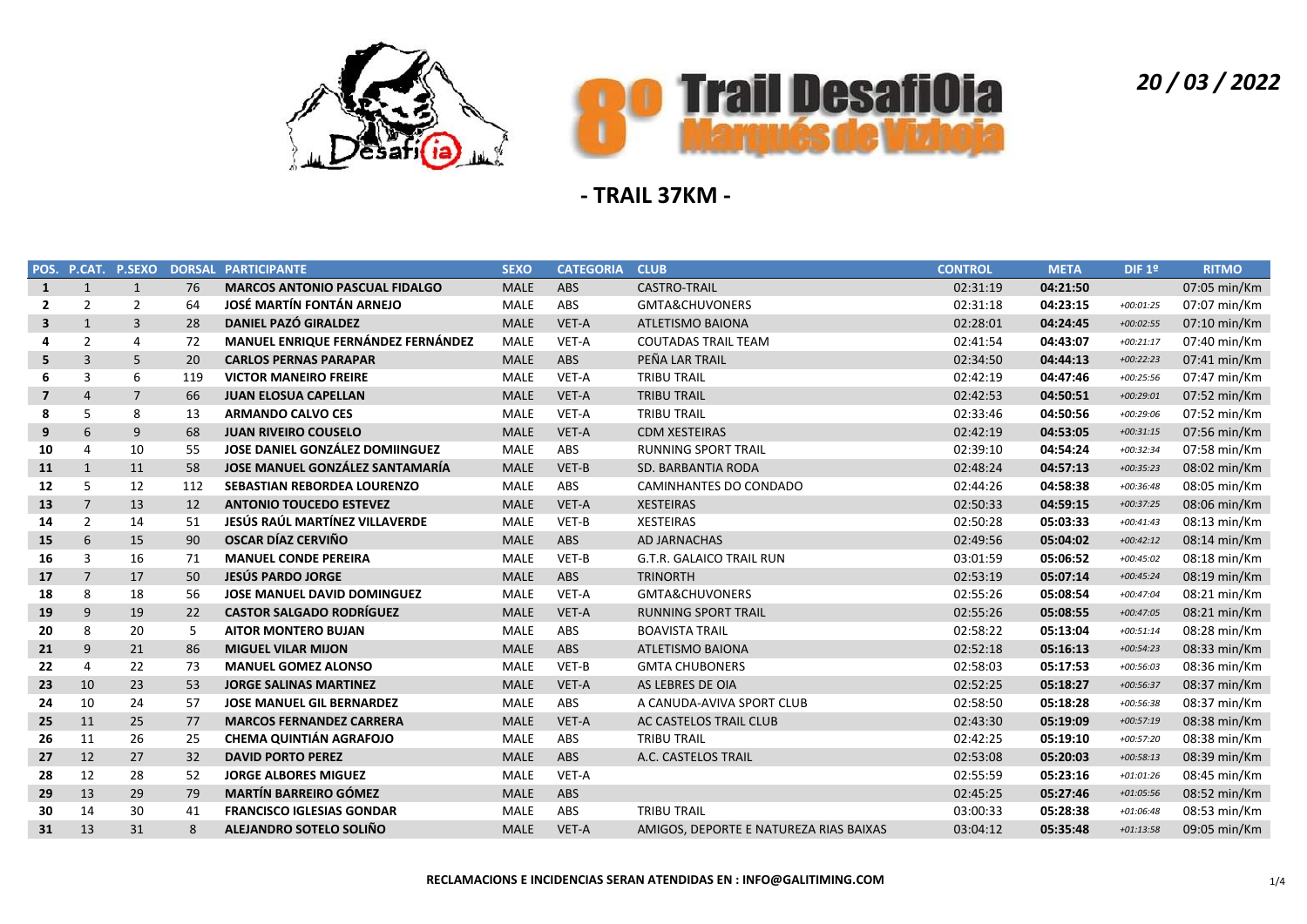



|    | POS. P.CAT.  | <b>P.SEXO</b> |     | <b>DORSAL PARTICIPANTE</b>        | <b>SEXO</b>  | <b>CATEGORIA</b> | <b>CLUB</b>                              | <b>CONTROL</b> | <b>META</b> | DIF 1º      | <b>RITMO</b> |
|----|--------------|---------------|-----|-----------------------------------|--------------|------------------|------------------------------------------|----------------|-------------|-------------|--------------|
| 32 | 15           | 32            | 19  | <b>CARLOS CHAPELA GONZÁLEZ</b>    | MALE         | ABS              | GMTA&CHUVONERS                           | 03:14:37       | 05:35:49    | +01:13:59   | 09:05 min/Km |
| 33 | 5            | 33            | 96  | <b>PAULINO DE ABREU</b>           | <b>MALE</b>  | VET-B            | SOLOPISADAS TEAM                         | 03:17:27       | 05:36:31    | $+01:14:41$ | 09:06 min/Km |
| 34 | 16           | 34            | 91  | <b>ÓSCAR RODRÍGUEZ RODRÍGUEZ</b>  | MALE         | ABS              | GMTA&CHUVONERS                           | 03:00:29       | 05:37:37    | $+01:15:47$ | 09:08 min/Km |
| 35 | 14           | 35            | 62  | <b>JOSE MANUEL SUÁREZ PÉREZ</b>   | <b>MALE</b>  | VET-A            |                                          | 03:11:02       | 05:38:16    | $+01:16:26$ | 09:09 min/Km |
| 36 | 6            | 36            | 59  | <b>JOSE MANUEL LÓPEZ PRADA</b>    | <b>MALE</b>  | VET-B            | PEÑA TREVINCA- O BARCO                   | 03:18:57       | 05:38:42    | $+01:16:52$ | 09:10 min/Km |
| 37 | 15           | 37            | 81  | MIGUEL GONZÁLEZ RAMILO            | <b>MALE</b>  | VET-A            |                                          | 03:18:58       | 05:40:29    | $+01:18:39$ | 09:13 min/Km |
| 38 | 17           | 38            | 85  | <b>MIGUEL VALEIRAS LOPEZ</b>      | <b>MALE</b>  | ABS              |                                          | 03:21:51       | 05:40:58    | $+01:19:08$ | 09:13 min/Km |
| 39 | 16           | 39            | 100 | <b>RAMIRO GUTIÉRREZ COSTA</b>     | <b>MALE</b>  | VET-A            | <b>COUTADAS TRAIL TEAM</b>               | 03:10:51       | 05:41:27    | $+01:19:37$ | 09:14 min/Km |
| 40 | 17           | 40            | 111 | <b>SANTI FERNANDEZ MARTINEZ</b>   | <b>MALE</b>  | VET-A            | CAZAFANTASMAS TEAM                       | 03:10:37       | 05:42:43    | $+01:20:53$ | 09:16 min/Km |
| 41 | 18           | 41            | 115 | SIMÓN CALVIÑO CALVIÑO             | <b>MALE</b>  | ABS              | <b>TRAILEROS TOXOS &amp; BIRRAS</b>      | 03:21:59       | 05:47:33    | $+01:25:43$ | 09:24 min/Km |
| 42 | 18           | 42            | 11  | <b>ANTONIO FERNÁNDEZ PÉREZ</b>    | <b>MALE</b>  | VET-A            | <b>COUTADAS TRAIL TEAM</b>               | 03:10:51       | 05:48:31    | $+01:26:41$ | 09:26 min/Km |
| 43 | 19           | 43            | 46  | <b>ISMAEL GONZÁLEZ GONZÁLEZ</b>   | <b>MALE</b>  | VET-A            | <b>COUTADAS TRAIL TEAM</b>               | 03:10:56       | 05:48:32    | $+01:26:42$ | 09:26 min/Km |
| 44 | 20           | 44            | 103 | <b>RAUL DE LA CRUZ SANCHEZ</b>    | <b>MALE</b>  | VET-A            | AC CASTELOS TRAIL CLUB                   | 03:15:20       | 05:49:33    | $+01:27:43$ | 09:27 min/Km |
| 45 | $\mathbf{1}$ | $\mathbf{1}$  | 89  | <b>OLALLA CONDE SEOANE</b>        | FEMALE ABS-F |                  | <b>GTR-GALAICO TRAIL RUN</b>             | 03:30:16       | 05:49:52    | $+01:28:02$ | 09:28 min/Km |
| 46 | 19           | 45            | 2   | ADRIÁN RODRÍGUEZ ALONSO           | <b>MALE</b>  | ABS              | CLUB BOX 001 RUNMANIAK                   | 03:22:14       | 05:50:21    | $+01:28:31$ | 09:29 min/Km |
| 47 | 21           | 46            | 117 | <b>TELMO RODRIGUEZ</b>            | <b>MALE</b>  | VET-A            | <b>COUTADAS TRAIL TEAM VIGO</b>          | 03:20:05       | 05:50:45    | $+01:28:55$ | 09:29 min/Km |
| 48 | 22           | 47            | 124 | <b>XOSE MARTINEZ REBOREDO</b>     | <b>MALE</b>  | VET-A            | <b>TRIATLON SIRENO</b>                   | 03:14:53       | 05:52:16    | $+01:30:26$ | 09:32 min/Km |
| 49 | 20           | 48            | 110 | <b>RUBEN LEMA CAAMAÑO</b>         | <b>MALE</b>  | ABS              |                                          | 03:15:24       | 05:52:20    | $+01:30:30$ | 09:32 min/Km |
| 50 | 23           | 49            | 60  | <b>JOSE MANUEL LORENZO VARELA</b> | <b>MALE</b>  | VET-A            |                                          | 03:23:30       | 05:53:07    | $+01:31:17$ | 09:33 min/Km |
| 51 | 24           | 50            | 9   | ÁNGEL GONZÁLEZ IGLESIAS           | <b>MALE</b>  | VET-A            | XISTRA / ATLETISMO PORRIÑO / BUDIÑO RAID | 03:21:35       | 05:53:42    | $+01:31:52$ | 09:34 min/Km |
| 52 | 25           | 51            | 69  | <b>JULIO ALVAREZ SANTOS</b>       | MALE         | VET-A            | AC CASTELOS TRAIL CLUB                   | 03:17:00       | 05:56:50    | $+01:35:00$ | 09:39 min/Km |
| 53 | 21           | 52            | 114 | <b>SERGIO BOUZAS GOMEZ</b>        | <b>MALE</b>  | ABS              | <b>TRIBU TRAIL</b>                       | 03:05:15       | 05:57:20    | $+01:35:30$ | 09:40 min/Km |
| 54 | 26           | 53            | 18  | <b>CAMILO FERNÁNDEZ PEREIRA</b>   | MALE         | VET-A            | <b>VERTIGO TRAIL TEAM</b>                | 03:26:37       | 06:02:39    | $+01:40:49$ | 09:49 min/Km |
| 55 | 27           | 54            | 48  | <b>IVÁN FRANCO RABUÑAL</b>        | <b>MALE</b>  | VET-A            | AC CASTELOS TRAIL CLUB                   | 03:26:32       | 06:05:01    | $+01:43:11$ | 09:52 min/Km |
| 56 | 7            | 55            | 10  | ANTONIO AGULLÓ CANDA              | <b>MALE</b>  | VET-B            | <b>GTR GALAICO TRAIL RUN</b>             | 03:32:10       | 06:06:08    | $+01:44:18$ | 09:54 min/Km |
| 57 | 28           | 56            | 107 | ROBERTO MANSO GONZÁLEZ            | <b>MALE</b>  | VET-A            | <b>MIERCOLES A CORRER</b>                | 03:26:59       | 06:07:58    | $+01:46:08$ | 09:57 min/Km |
| 58 | 29           | 57            | 125 | YAGO GEFAELL BORRÁS               | <b>MALE</b>  | VET-A            | <b>RUNNING SPORT TRAIL</b>               | 03:21:57       | 06:09:37    | $+01:47:47$ | 09:60 min/Km |
| 59 | 30           | 58            | 29  | <b>DAVID ALVES</b>                | <b>MALE</b>  | VET-A            | SOLOPISADAS                              | 03:31:56       | 06:09:49    | $+01:47:59$ | 09:60 min/Km |
| 60 | 8            | 59            | 61  | <b>JOSE MANUEL PERNAS VÁZQUEZ</b> | <b>MALE</b>  | VET-B            | PEÑA LAR TRAIL                           | 03:38:50       | 06:11:40    | $+01:49:50$ | 10:03 min/Km |
| 61 | 22           | 60            | 84  | <b>MIGUEL RODRÍGUEZ RODRÍGUEZ</b> | <b>MALE</b>  | ABS              |                                          | 03:22:25       | 06:12:54    | $+01:51:04$ | 10:05 min/Km |
| 62 | 31           | 61            | 104 | RENÉ FERNÁNDEZ CIDRAS             | <b>MALE</b>  | VET-A            | <b>COUTADAS TRAIL TEAM</b>               | 03:25:00       | 06:15:03    | $+01:53:13$ | 10:09 min/Km |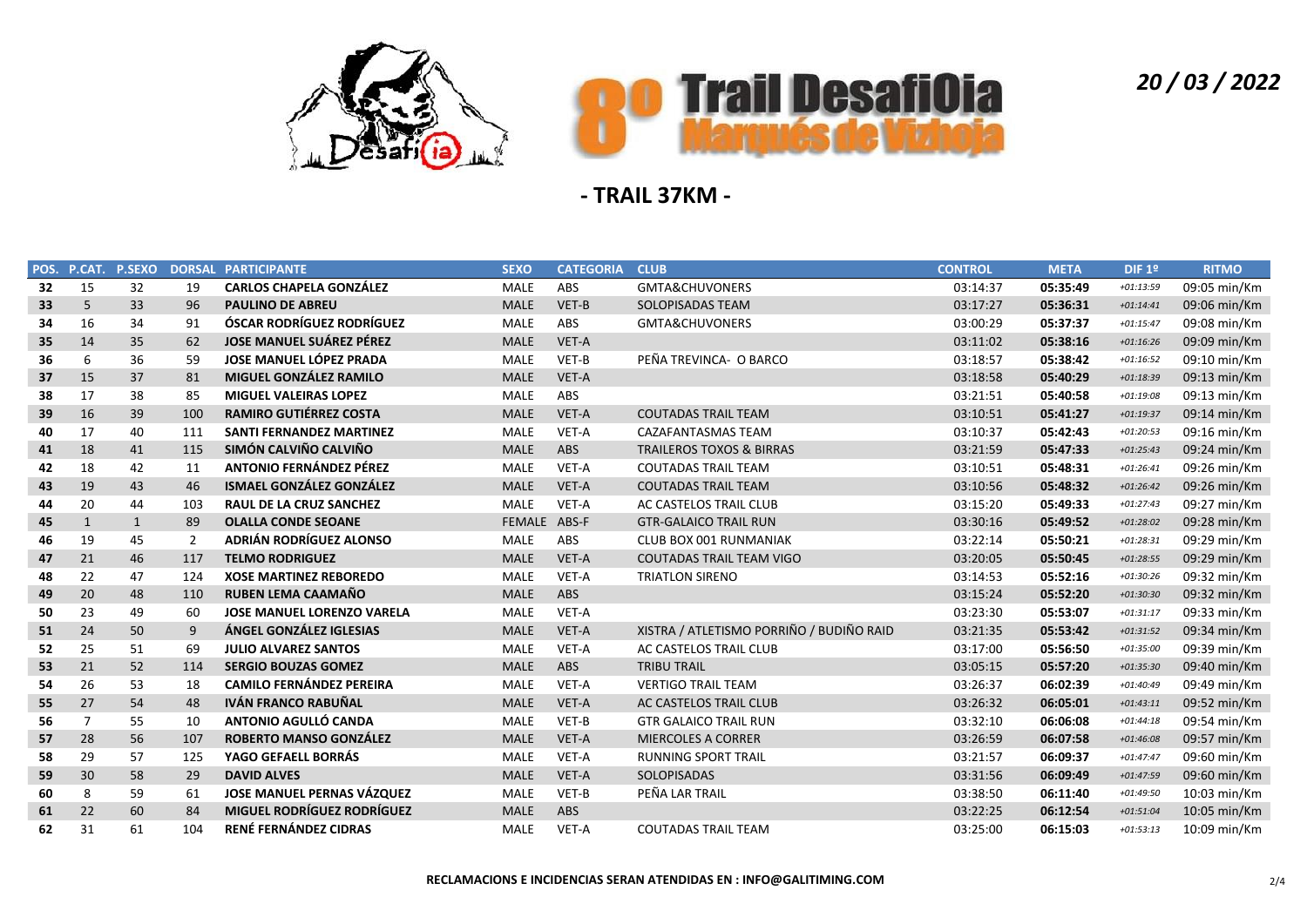



| POS. | P.CAT.         | <b>P.SEXO</b>  | <b>DORSAL</b> | <b>PARTICIPANTE</b>                        | <b>SEXO</b>    | <b>CATEGORIA</b> | <b>CLUB</b>                 | <b>CONTROL</b> | <b>META</b> | DIF 1º      | <b>RITMO</b>           |
|------|----------------|----------------|---------------|--------------------------------------------|----------------|------------------|-----------------------------|----------------|-------------|-------------|------------------------|
| 63   | 23             | 62             | 1             | <b>ABEL EXPÓSITO LAGO</b>                  | <b>MALE</b>    | ABS              | <b>ATLETISMO BAIONA</b>     | 03:30:11       | 06:15:03    | $+01:53:13$ | 10:09 min/Km           |
| 64   | 24             | 63             | 36            | <b>FABIAN CAMPOS PEREZ</b>                 | <b>MALE</b>    | ABS              | ULT / ATL. BAIONA           | 03:35:22       | 06:18:38    | $+01:56:48$ | 10:14 min/Km           |
| 65   | $\overline{2}$ | $\overline{2}$ | 101           | <b>RAQUEL DOIRO GONZÁLEZ</b>               | FEMALE ABS-F   |                  | <b>GMTA &amp; CHUVONERS</b> | 03:34:10       | 06:18:38    | $+01:56:48$ | 10:14 min/Km           |
| 66   | 9              | 64             | 54            | <b>JOSE ANGEL MARTINEZ MARQUEZ</b>         | <b>MALE</b>    | VET-B            | <b>OBJETIVO TRAIL</b>       | 03:30:04       | 06:19:51    | $+01:58:01$ | 10:16 min/Km           |
| 67   | 10             | 65             | 67            | <b>JUAN JOSE RODRÍGUEZ GONZÁLEZ</b>        | <b>MALE</b>    | VET-B            |                             | 03:24:36       | 06:28:01    | $+02:06:11$ | 10:30 min/Km           |
| 68   | 1              | 3              | 26            | <b>CRISTINA COUTO GONZÁLEZ</b>             | FEMALE VET-A-F |                  | <b>GTR-GALICO TRAIL RUN</b> | 03:43:38       | 06:29:33    | $+02:07:43$ | 10:32 min/Km           |
| 69   | 11             | 66             | 14            | <b>ARTURO PIÑEIRO REY</b>                  | <b>MALE</b>    | VET-B            | <b>SD BARBANTIA RODA</b>    | 03:40:08       | 06:29:45    | $+02:07:55$ | 10:33 min/Km           |
| 70   | 32             | 67             | 109           | <b>RUBÉN CALVO FERNÁNDEZ</b>               | <b>MALE</b>    | VET-A            | ASESOU                      | 03:33:27       | 06:35:59    | $+02:14:09$ | 10:43 min/Km           |
| 71   | 33             | 68             | 75            | <b>MANUEL VAZQUEZ SUAREZ</b>               | <b>MALE</b>    | VET-A            | <b>COUTADAS TRAIL TEAM</b>  | 03:43:33       | 06:46:01    | $+02:24:11$ | 10:59 min/Km           |
| 72   | $\overline{2}$ | $\overline{4}$ | 87            | <b>MÓNICA NOVOA BARBOSA</b>                |                | FEMALE VET-A-F   | <b>RUNMANIAK</b>            | 03:42:25       | 06:46:10    | $+02:24:20$ | 10:59 min/Km           |
| 73   | 12             | 69             | 63            | <b>JOSÉ MARÍA ALONSO ORTIZ</b>             | <b>MALE</b>    | VET-B            | <b>MIERCOLES A CORRER</b>   | 03:43:27       | 06:51:29    | +02:29:39   | 11:08 min/Km           |
| 74   | 25             | 70             | 38            | <b>FERNANDO GOMEZ LOSADA</b>               | <b>MALE</b>    | ABS              | <b>AVIVASPORT</b>           | 03:55:31       | 06:59:51    | $+02:38:01$ | 11:21 min/Km           |
| 75   | 26             | 71             | 23            | <b>CESAR GONZALEZ FERNANDEZ</b>            | <b>MALE</b>    | ABS              | <b>CORNELIOS</b>            | 03:55:44       | 07:00:33    | $+02:38:43$ | 11:22 min/Km           |
| 76   | 34             | 72             | 47            | <b>ISRAEL CASTRO MARTÍNEZ</b>              | <b>MALE</b>    | VET-A            | <b>COUTADAS TRAIL TEAM</b>  | 04:09:50       | 07:05:05    | $+02:43:15$ | 11:30 min/Km           |
| 77   | 3              | 5              | 95            | <b>PAULA FERNANDEZ OTERO</b>               | FEMALE VET-A-F |                  | <b>COUTADAS TRAIL TEAM</b>  | 04:09:49       | 07:05:05    | $+02:43:15$ | $11:30$ min/Km         |
| 78   | 35             | 73             | 24            | <b>CESAR MARTINEZ GONZALEZ</b>             | <b>MALE</b>    | VET-A            | C.A.R. MARISQUEIRO          | 04:07:49       | 07:08:14    | $+02:46:24$ | $11:35 \text{ min/Km}$ |
| 79   | 36             | 74             | 39            | <b>FERNANDO LAGO CASTRO</b>                | <b>MALE</b>    | VET-A            | <b>COUTADAS TRAIL TEAM</b>  | 03:54:51       | 07:10:55    | $+02:49:05$ | 11:39 min/Km           |
| 80   | 37             | 75             | 44            | <b>GONZALO COMESAÑA ESTEVEZ</b>            | <b>MALE</b>    | VET-A            |                             | 03:54:52       | 07:10:55    | $+02:49:05$ | 11:39 min/Km           |
| 81   | 13             | 76             | 40            | <b>FILIPE RODRIGUES GONÇALVES</b>          | <b>MALE</b>    | VET-B            | SOLOPISADAS TEAM            | 04:08:40       | 07:18:38    | $+02:56:48$ | 11:52 min/Km           |
| 82   | 38             | 77             | 34            | DAVID SUÁREZ DA SILVA                      | <b>MALE</b>    | VET-A            | <b>ADN RIAS BAIXAS</b>      | 03:55:41       | 07:22:38    | $+03:00:48$ | 11:58 min/Km           |
| 83   | 27             | 78             | 45            | <b>IAGO RIVAS DE LA IGLESIA</b>            | <b>MALE</b>    | ABS              | <b>COUTADAS TRAIL TEAM</b>  | 04:00:17       | 07:29:13    | $+03:07:23$ | 12:09 min/Km           |
| 84   | 3              | 6              | 37            | <b>FATIMA CRISTINA FIGUEIREDO OLIVEIRA</b> | FEMALE ABS-F   |                  | DIVE INTO THE MOUNTAINS     | 04:28:20       | 07:47:57    | $+03:26:07$ | 12:39 min/Km           |
| 85   | 39             | 79             | 21            | <b>CARLOS RIBEIRO</b>                      | <b>MALE</b>    | VET-A            | DIVE INTO THE MOUNTAINS     | 04:28:24       | 07:47:57    | +03:26:07   | 12:39 min/Km           |
| 86   | 14             | 80             | 16            | BERNARDO VILLASENIN ALMUIÑA                | <b>MALE</b>    | VET-B            | <b>OBJETIVO TRAIL</b>       | 04:25:33       | 07:56:08    | $+03:34:18$ | 12:53 min/Km           |
| 87   | 15             | 81             | 88            | <b>NORBERTO SAIZ RUIZ</b>                  | <b>MALE</b>    | VET-B            | <b>BOX 001 RUNMANIAK</b>    | 04:25:34       | 07:56:11    | $+03:34:21$ | 12:53 min/Km           |
| 88   | 16             | 82             | 35            | <b>ELADIO GARCÍA MARTIÑÀ</b>               | <b>MALE</b>    | VET-B            | CLUB BOX 001 OURENSE        | 04:33:57       | 07:56:11    | $+03:34:21$ | 12:53 min/Km           |
| 89   | 28             | 83             | 17            | <b>BRUNO RUIZ CARRERA</b>                  | <b>MALE</b>    | ABS              |                             | 04:20:27       | 07:56:12    | $+03:34:22$ | 12:53 min/Km           |
| 90   | 40             | 84             | 82            | <b>MIGUEL LOMBA GONZALEZ</b>               | <b>MALE</b>    | VET-A            | <b>CORNELIOS</b>            | 04:26:31       | 07:56:15    | $+03:34:25$ | 12:53 min/Km           |
| 91   | 17             | 85             | 123           | <b>XOSE INACIO PALOMANES RODRÍGUEZ</b>     | <b>MALE</b>    | VET-B            | <b>RUNNING SPORT TRAIL</b>  | 04:32:47       | 07:59:04    | $+03:37:14$ | 12:57 min/Km           |
| 92   | 41             | 86             | 83            | <b>MIGUEL MACHADO</b>                      | <b>MALE</b>    | VET-A            | DIVE INTO THE MOUNTAINS     | 04:40:00       | 07:59:10    | $+03:37:20$ | 12:58 min/Km           |
| 93   | 1              | $\overline{7}$ | 78            | <b>MARIA ALICE SILVA SA</b>                | FEMALE VET-B-F |                  | DIVE INTO THE MOUNTAINS     | 04:40:01       | 07:59:10    | $+03:37:20$ | 12:58 min/Km           |